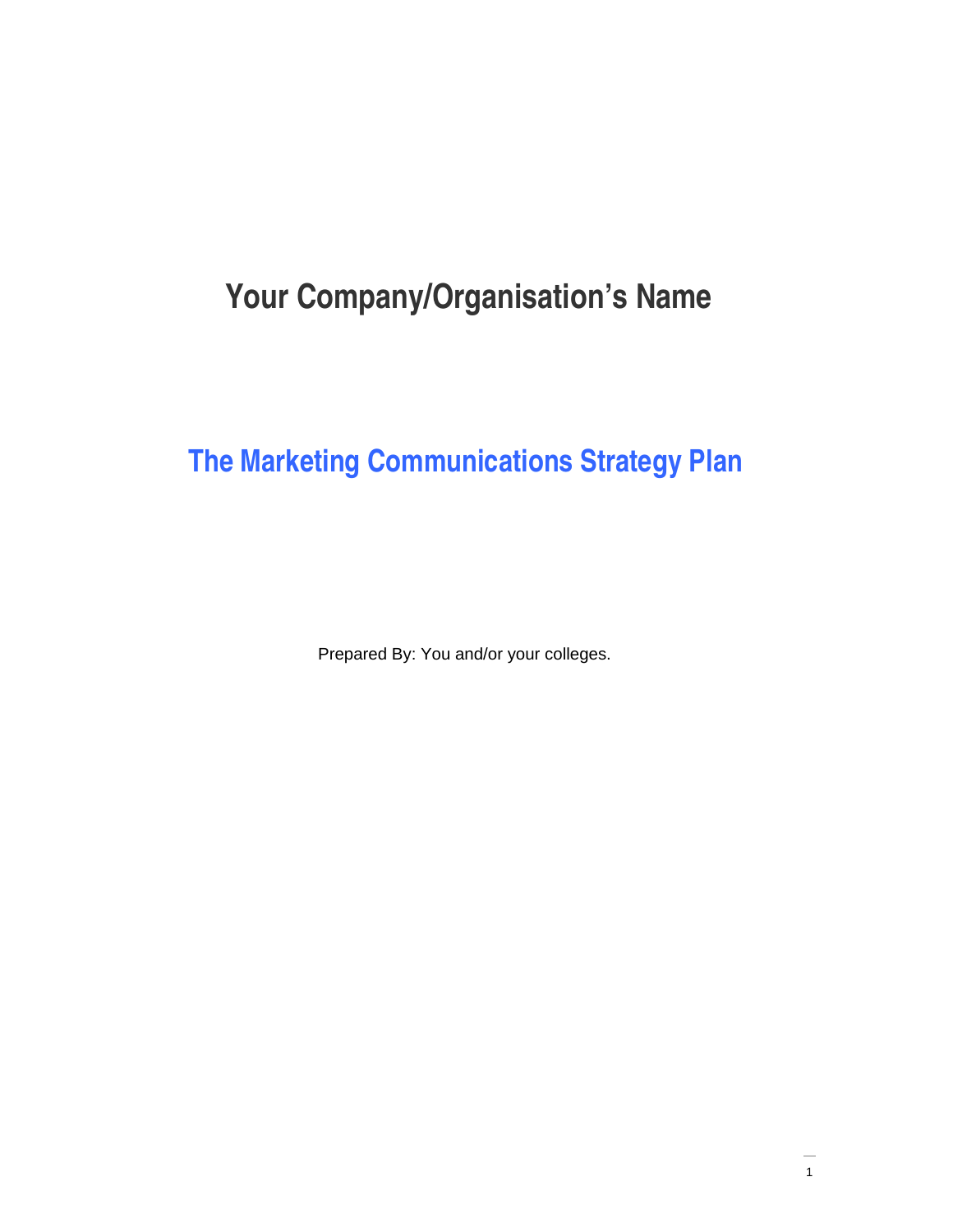# **Table of Contents**

| 1. |        |  |
|----|--------|--|
|    | 1.1.1. |  |
| 2. |        |  |
|    | 2.1.   |  |
|    | 2.2.   |  |
|    | 2.3.   |  |
|    | 2.3.1. |  |
|    | 2.4.   |  |
|    | 2.5.   |  |
|    | 2.5.1. |  |
|    |        |  |
| 3. |        |  |
|    | 3.1.   |  |
|    | 3.2.   |  |
|    | 3.2.1. |  |
|    | 3.2.2. |  |
|    | 3.2.3. |  |
|    | 3.2.4. |  |
|    | 3.2.5. |  |
| 4. |        |  |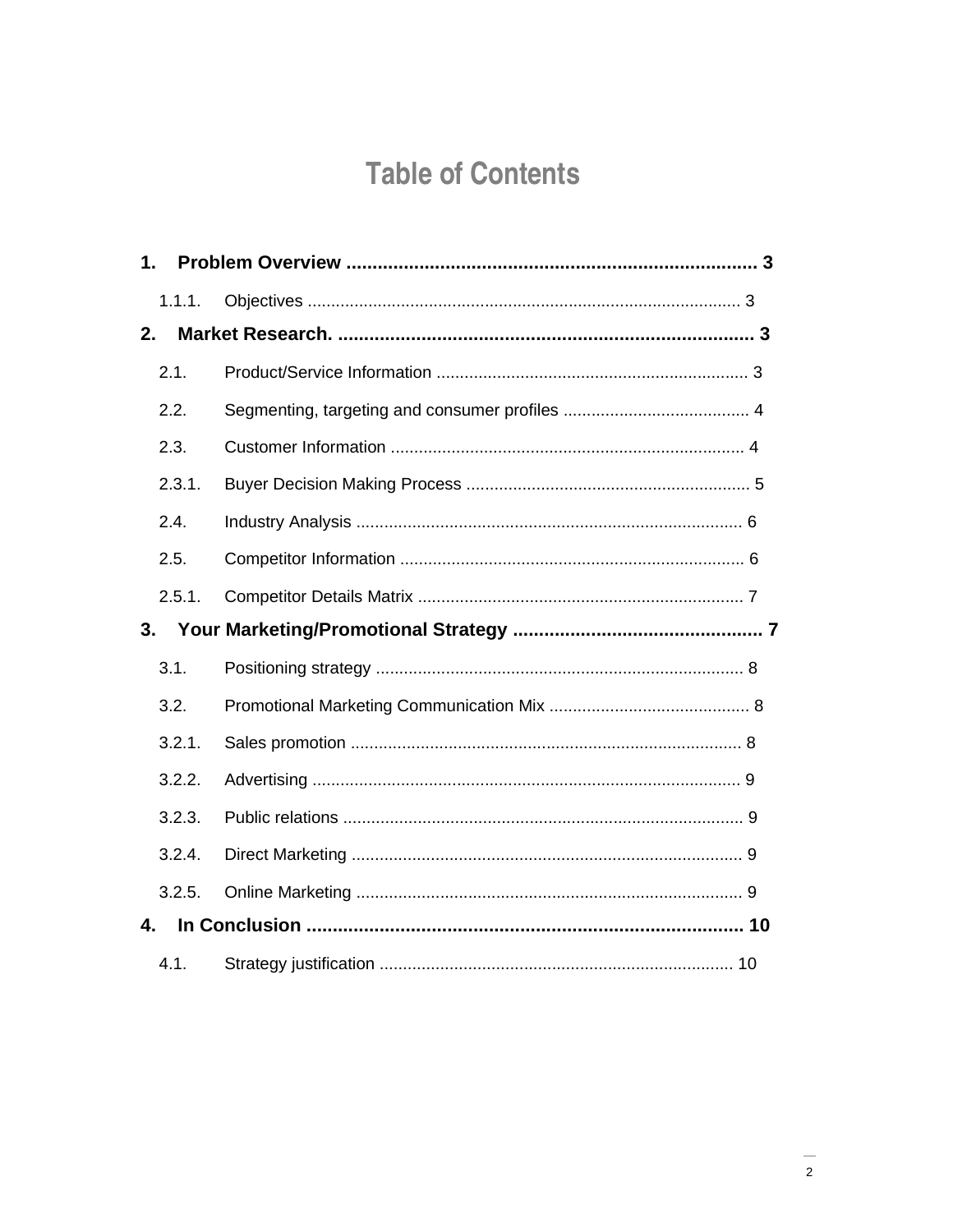## **1. Problem Overview**

- Describe the type of market you are engaged with.
- Identify the main service or product that you are marketing to them.
- Describe the type of final end user customers your in contact with.

#### **1.1.1. Objectives**

- To begin keep in mind that these are initially strategic marketing objectives, to be followed by effective communications objectives.
- Describe what your objectives are for helping you to market your product/brand/ service to the final end user/ buyers/ customers
- Remember to make your objectives specific, measurable, attainable, realistic and tangible.

## **2. Market Research.**

### 2.1. **Product/Service Information**

- What are the brand strengths that you have, that you can use for your communication campaign? Eg. Describe your current product or service and the major selling points and/or issues?
- What is the single most important thing about your product/service?
- How do your customers feel about the product / service now? (feel free to make some assumptions here)
- Describe what you believe your current promotional mix is and whether this is an appropriate IMC strategy. How is your brand currently being promoted?
- Evaluate factors that might impact on the your brand
- How do you want the end user consumers of your product / service to think/act/feel? (this is where the communication objectives come into play)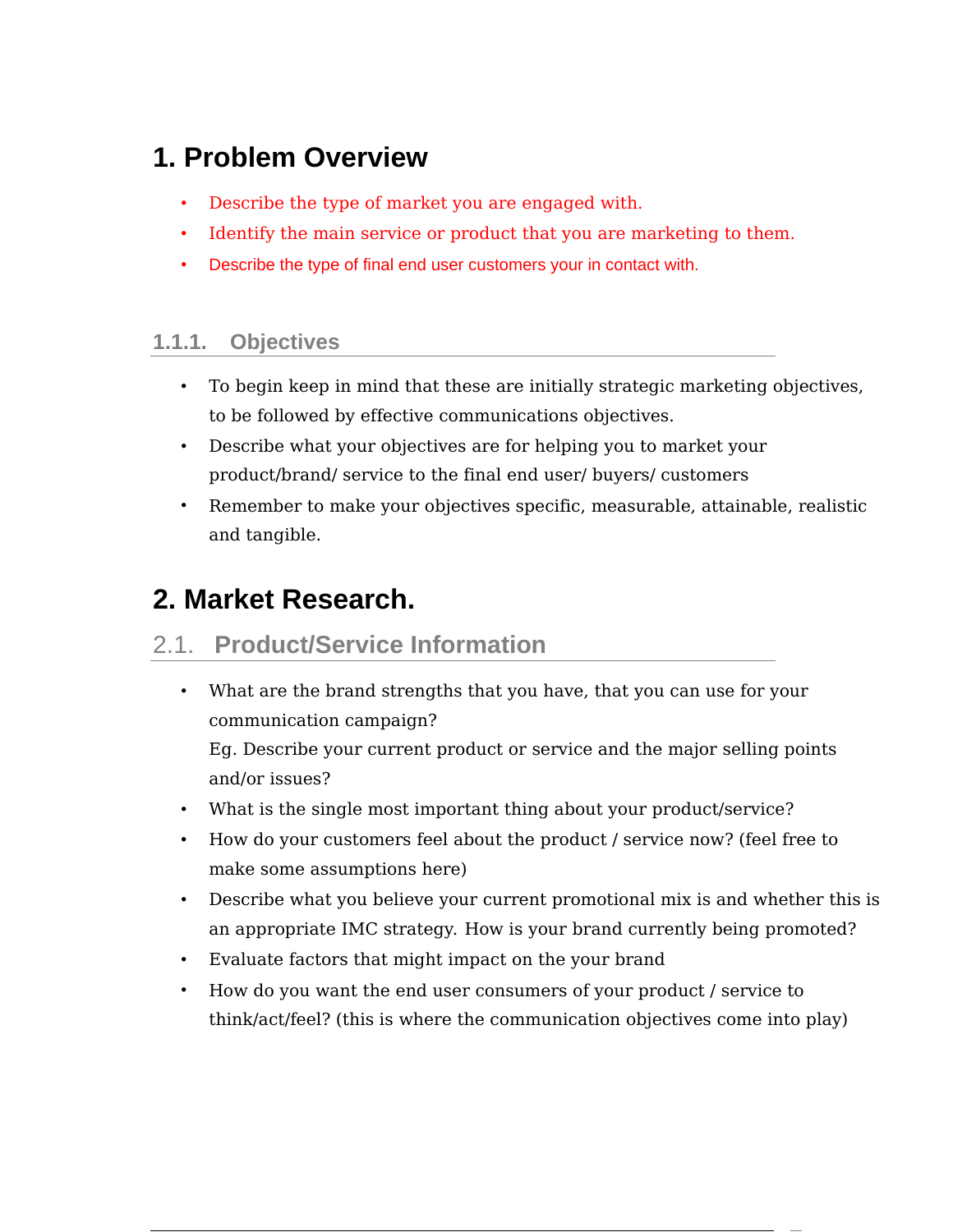## 2.2. **Segmenting, targeting and consumer profiles**

- Segment the market and then describe who the target market/audience for your marketing really is?
- What are the key characteristics of this target market/audience?
- You can profile your target market/segments using four categories:
	- o Geographic: eg: location, population size or climate.
	- o *Demographic*: eg: age, gender, family size, family life cycle or income.
	- o Psychographic:e g: social class, lifestyle, motivation or personality.
	- o Behavioural: eg: product benefits, frequency of use or brand loyalty.

#### 2.3. **Customer Information**

- Describe end user consumer profiles and their needs
- Describe if there are any psychological purchasing factors
- Describe what stimulates their decision? (Cost, quality, environment, business relationship)
- Think of the communication process, **how do these consumers absorb messages from you?**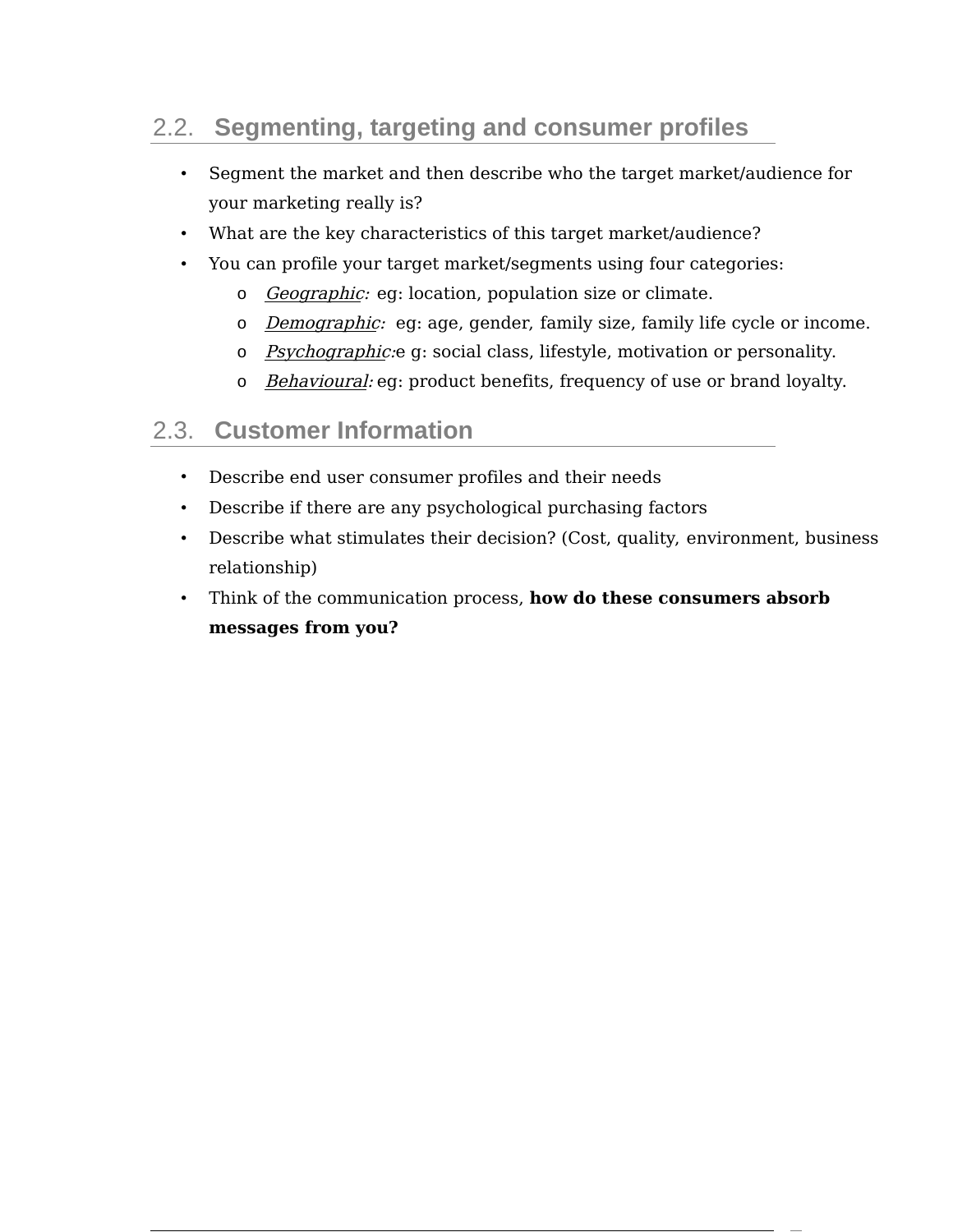### **2.3.1. Buyer Decision Making Process**

Complete the following table

| <b>Problem Recognition</b>        | What is the Need, Want, or Problem<br>that your customer has?                                                                                               |  |  |
|-----------------------------------|-------------------------------------------------------------------------------------------------------------------------------------------------------------|--|--|
| <b>Information Search</b>         | What are the sources of information<br>these potential customers will use to<br>find out how to obtain the<br>product/service from you?                     |  |  |
|                                   | How does the <b>marketing</b><br><b>communication process influence</b><br>this?                                                                            |  |  |
| <b>Evaluation of Alternatives</b> | What are the alternative solutions to<br>their problem / need / want that a<br>potential customer will consider?<br>What will they take into consideration? |  |  |
|                                   | How does the marketing<br>communication process influence<br>this?                                                                                          |  |  |
| <b>Purchase Decision</b>          | What will a customer buy from you?<br>What doe you have that your<br>competitors do not? Is this being<br>effectively communicated?                         |  |  |
| <b>Post Purchase Behaviour</b>    | How do you want customers to feel<br>after the purchase is made? What do<br>you want them to do? How will you<br>achieve this?                              |  |  |

How can your communication towards the final end user / customer influence their buyer decision process?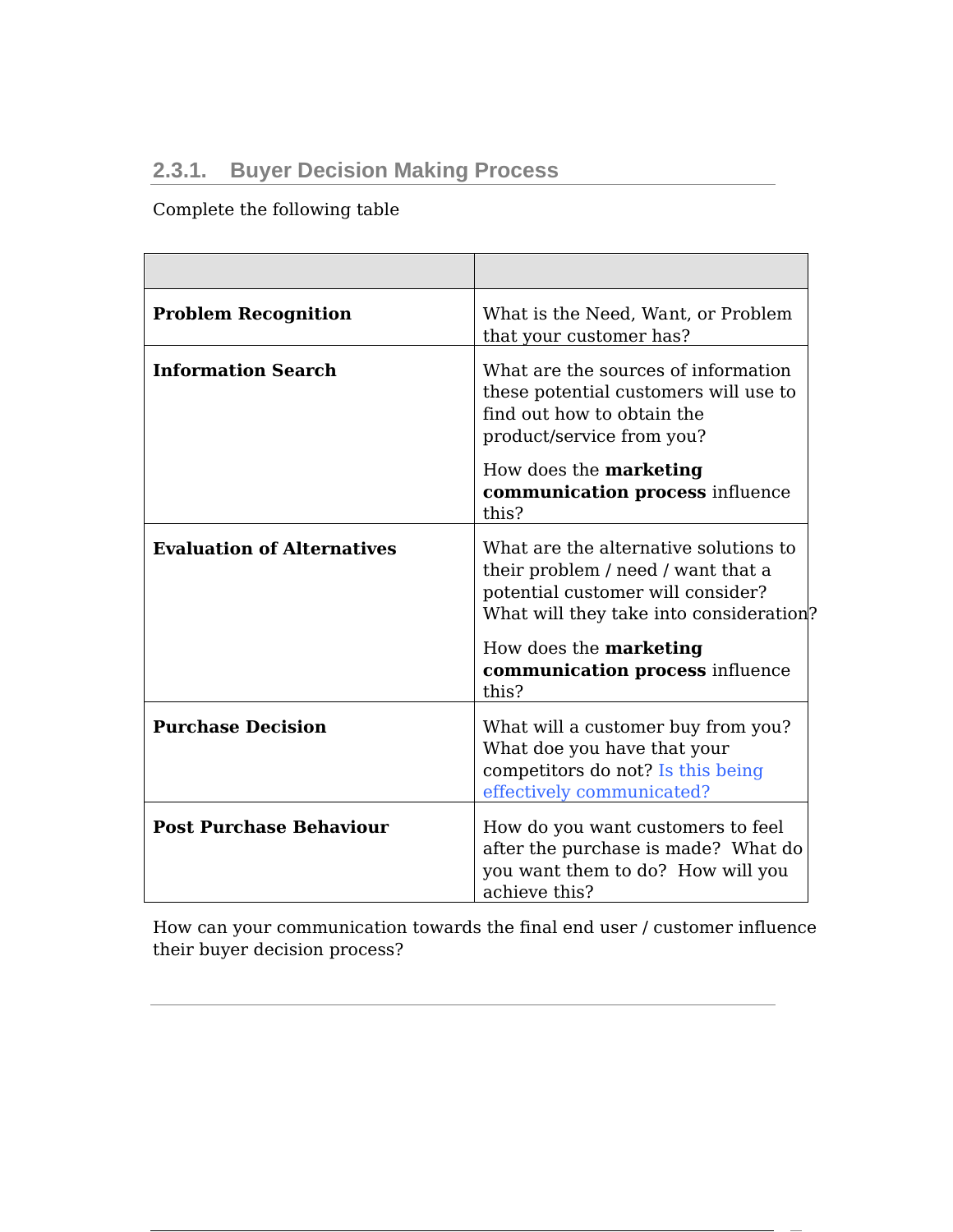### 2.4. **Industry Analysis**

Describe any factors relating to the area/industry? Is the industry you compete in growing? Are there rules, regulations or restrictions that affect the industry? Are there any conflicts or wants, between significant industry and other stakeholder groups?

- Describe the industry that your business/product is in.
- Include a PEST analysis
- Include a SWOT analysis
- Identify if there are any ethical or compliance issues that might impact on this product/service. Are there any regulations that might apply with regard to your advertising?

## 2.5. **Competitor Information**

Competitor analysis:

- These are the firms **you are in competition with.**
- List these competitors in the area you operate in.
- What is their share of mind? IE. How much brand awareness do you think you have with that target audience? Feel free to make some assumptions.
- How do they operate (include an analysis of the way they advertise and promote their businesses)?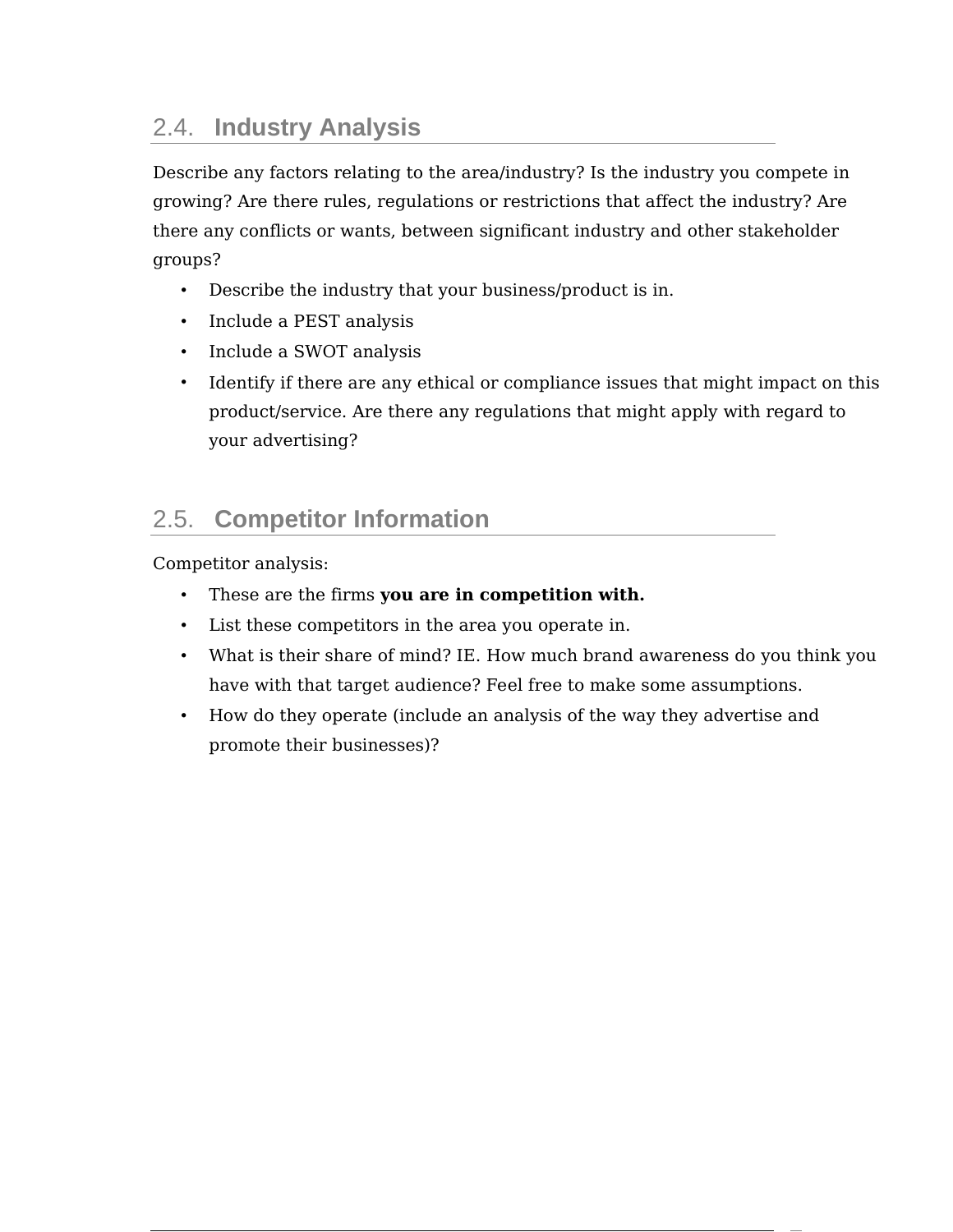#### **2.5.1. Competitor Details Matrix**

| <b>Competitor</b>    | <b>Size</b>                             | <b>Market</b><br>share (%)                                                                     | <b>Value to</b><br>customers                                                                    | <b>Strengths</b>                                         | <b>Weaknesses</b>                                         |
|----------------------|-----------------------------------------|------------------------------------------------------------------------------------------------|-------------------------------------------------------------------------------------------------|----------------------------------------------------------|-----------------------------------------------------------|
| [Competitor<br>name] | [Number of<br>staff and/or<br>turnover] | [Estimated<br>percentage<br>of market<br>share]<br>Large<br>Medium<br>Small<br>One<br>operator | [Unique<br>value to<br>customers.<br>E.g.<br>convenienc<br>e, quality,<br>price or<br>service?] | [What are<br>your<br>competitor's<br>main<br>strengths?] | [What are<br>your<br>competitor's<br>main<br>weaknesses?] |
|                      |                                         |                                                                                                |                                                                                                 |                                                          |                                                           |
|                      |                                         |                                                                                                |                                                                                                 |                                                          |                                                           |
|                      |                                         |                                                                                                |                                                                                                 |                                                          |                                                           |

[List your main competitors in the table below.]

## **3. Your Marketing/Promotional Strategy**

Decide upon a series of strategic aims to meet your main marketing communications objectives and goals in the areas of: Product, Pricing, Distribution and Promotion. These all should all be measurable.

The following information should demonstrate that your IMC strategy will support the current marketing strategy, existing brand, and market expectations.

Demonstrate how your strategy addresses problems identified. That will help you to "sell your strategy internally to your colleges".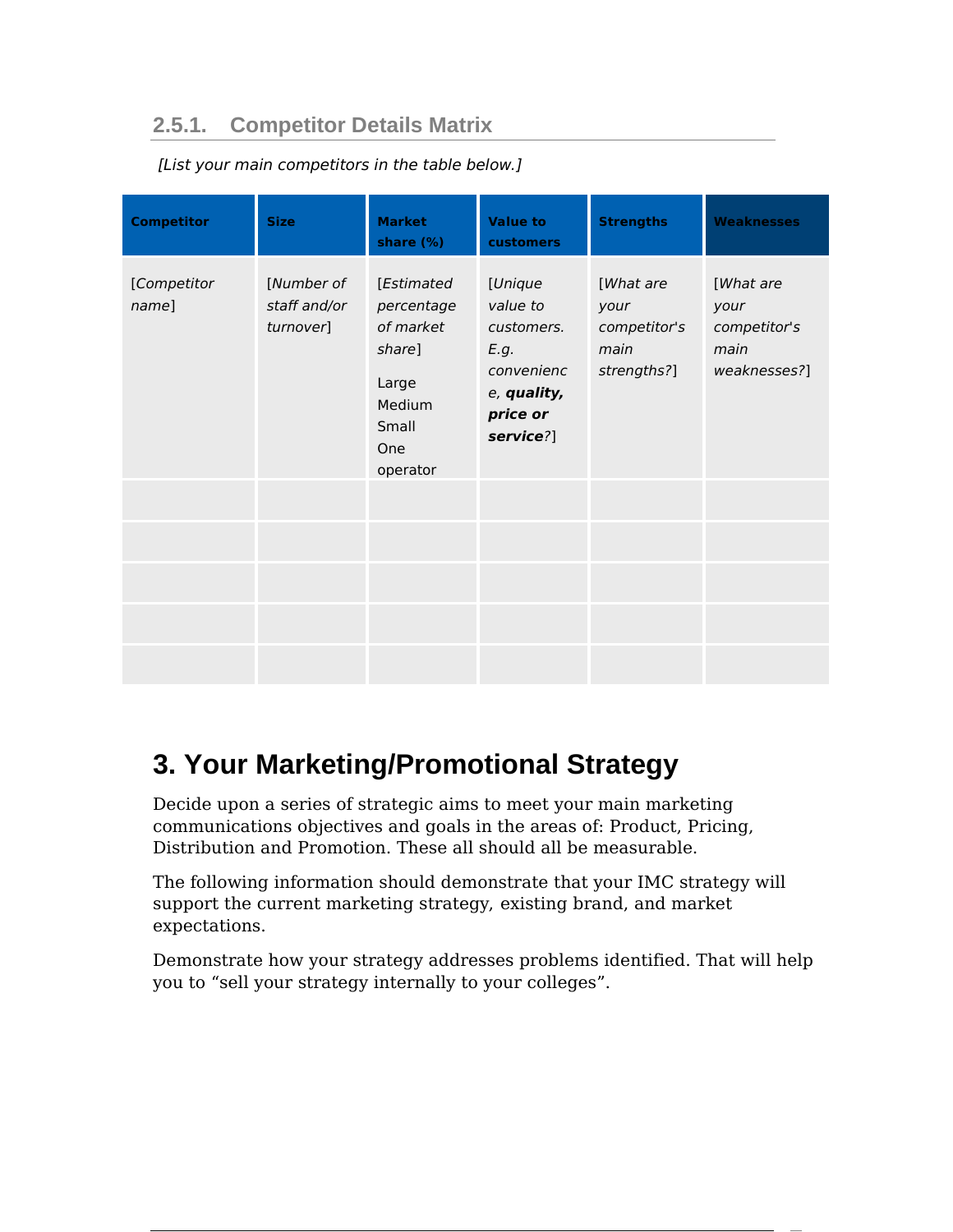### 3.1. **Positioning strategy**

Develop a perceptual map and describe where you would like to position the product/brand/service etc.

Describe your positioning strategy;

- Positioning by product attributes and benefits
- Positioning by price/quality
- Positioning by use or application
- Positioning by product class
- Positioning by product user
- Positioning by competitor

### 3.2. **Promotional Marketing Communication Mix**

The following information should describe your recommendations regarding the Promotional marketing communication mix elements. Please note; you do not have to use all of these tools for your campaign. **Only select the ones that you think apply to your target audience.** For example, some campaigns will work best with advertising. But others may be better suited to sales promotion, direct marketing, or social media etc..

#### **3.2.1. Sales promotion**

Sales promotion is a tactical move where you persuade people to do something they normally wouldn't.

Detail any activities, like the ones below, that can be supported by a sales promotion strategy:

- Introducing new products through a trial
- Staying competitive through discounts or added on benefits
- Encouraging year round use of products to reduce seasonal slumps
- Attracting new customers
- Increasing the perceived need for your product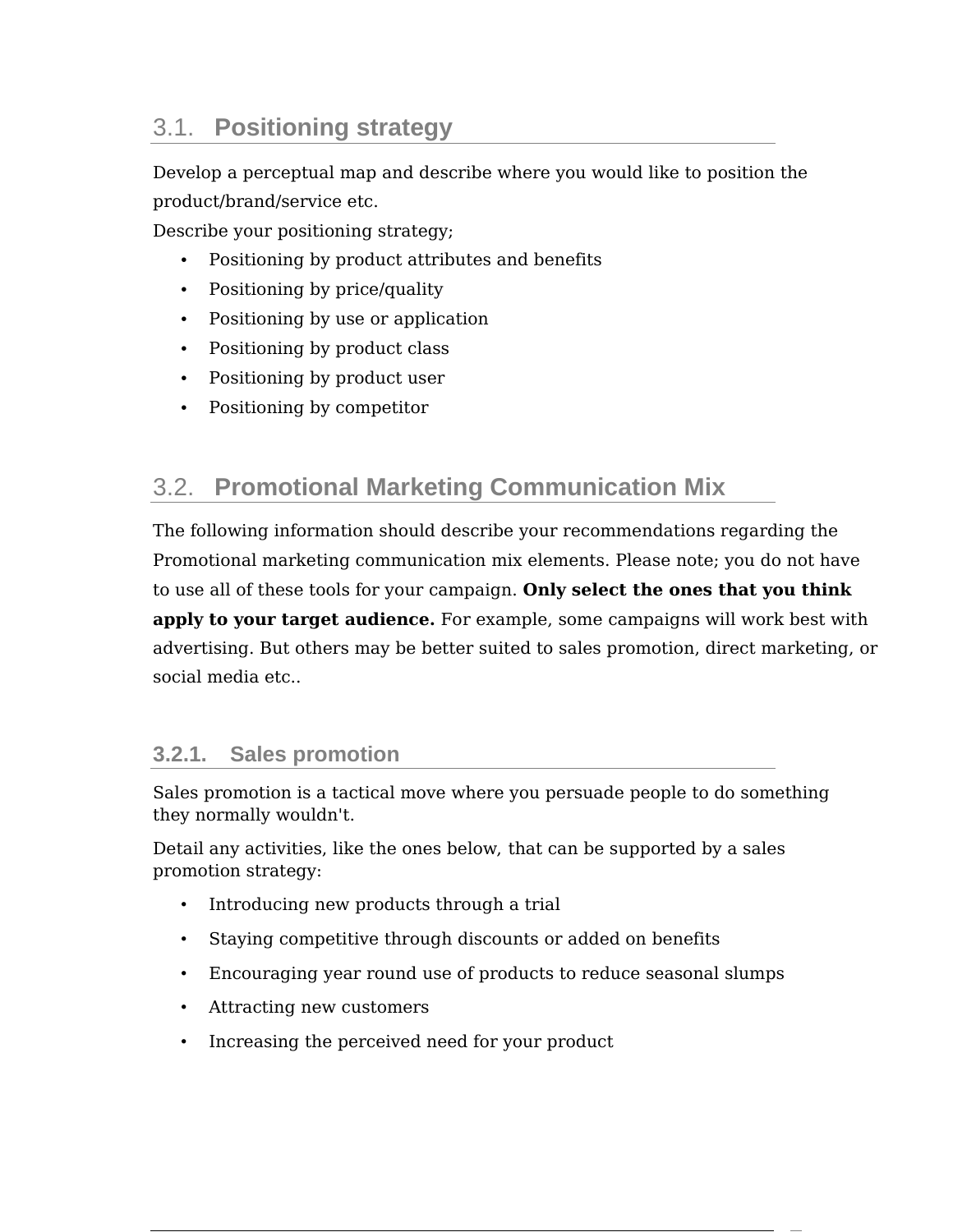#### **3.2.2. Advertising**

Describe the message you want to send, who your target audience is, and the best way to deliver the message. For instance, to reach a young audience with an 'our product is fun' message you're better off using cinema advertising instead of advertisements in a business magazine. Also outline how often you will repeat the advertising in the same and/or different media.

#### **3.2.3. Public relations**

Good public relations (PR) generates interest in your business in terms of enquiries and reminding existing clients of why they have used your business in the past.

Describe how you would capitalise on 'newsworthy' events and opportunities. This includes using the press and radio to promote your message to your marketplace.

#### **3.2.4. Direct Marketing**

Describe any potential forms of direct marketing you may consider to launch or promote your business?

#### **3.2.5. Online Marketing**

One the easiest ways of publicising your business, its products and/or its services is via online. Before you decide to set up a website, at the very least you need to decide what functions your website will have. Decide if you will do internet (online) sales, how much your budget is for setting it up, what message you want it to send, whether you will use the website to create business, or merely act as a reference point for your business, and how you'll make sure search engines (and customers) find it and your business.

Don't forget social media!